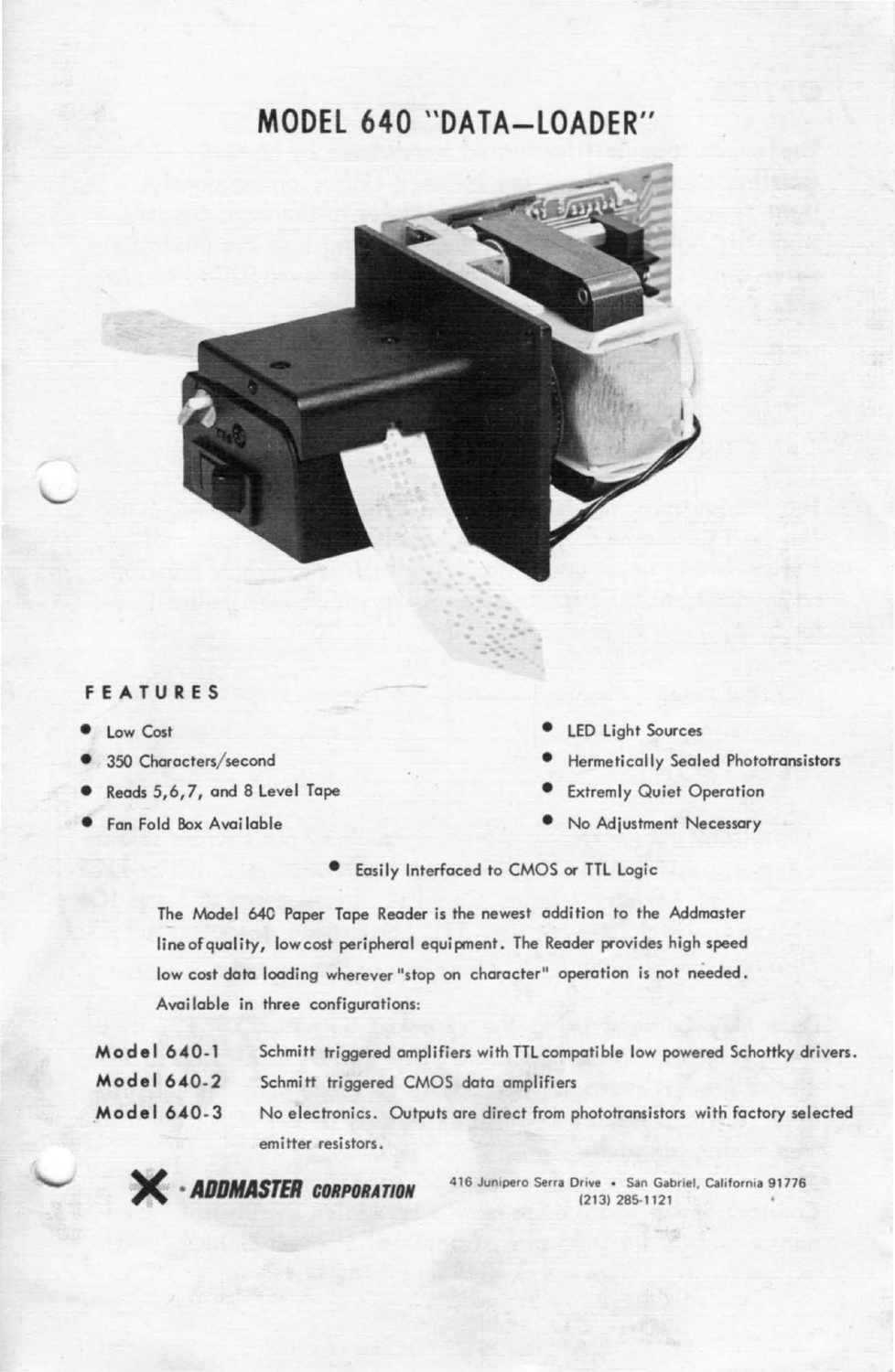## **OPTICS**

The paper tape is illuminated from above by an array of light emitting diodes. These are infrared LED's, consequently, the light is not visible to the eye. Holes in the tape are sensed when the light passes through the holes and into the phototransistor array. The resulting photo-current is amplified to provide the data output.

#### **TAPE DRIVE**

The reader sprocket is belt driven by a shaded pole AC motor. The belt is toothed, providing positive, no-slip tape motion, and extremely quiet operation. The tape is laterally positioned by the sprocket and on edge guide which may be easily set for 5, 6, 7, or 8 level tape.

### **ELECTRONICS**

Phototransistor emitter resistors RI through R9 are factory selected to normalize the voltage swing of each channel. ICI and IC2 are 74CI4 Schmitt Trigger Circuits. These drive IC3 and IC4 (74LS04) which provide the TTL compatible outputs ("bit I" through "bit 8" and "SPKT").

Data may be read using the sprocket output, "SPKT", as a strobe, or the "Data Available" line can be monitored to indicate when a character is ready to be read. "If "Data Available" is used, it must be reset externally at pin II. (see timing diagram)

Connections at board edge mate with Molex 09-01-1151 connector and 08-06-0105 pins, (supplied) or equivalent.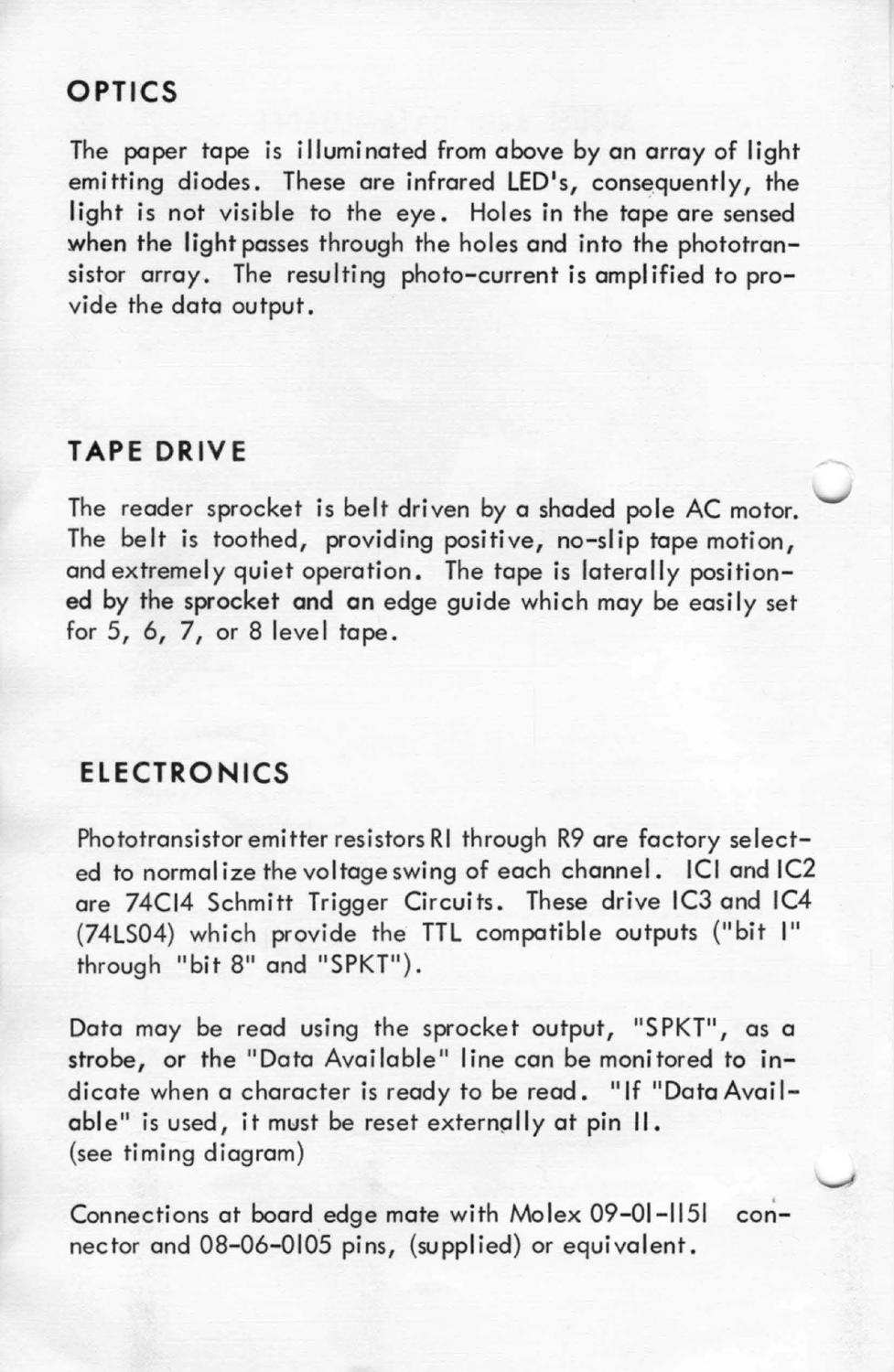#### MODEL 640 SCHEMATIC

#### NOTE - UNLESS OTHERWISE SPECIFIED

- 1. ALL RESISTORS 1/4W 5% (SELECTED IN TEST)
- 2. ICI AND IC2 ARE 74C14
- 3. IC3 AND IC4 ARE 74LS04
- 4. MOTOR LEAD TO TBI-2 (BLK) FOR 220-240V
- 5. MOTOR LEAD TO TBI-4 (BLK) FOR 220-240V
- 6. TBI SHOWN AS VIEWED FROM REAR OF READER
- SOLDER PAD ON PCB 7.
- TEST POINT ON PCB 8.



### **SCHEMATIC DIAGRAM**